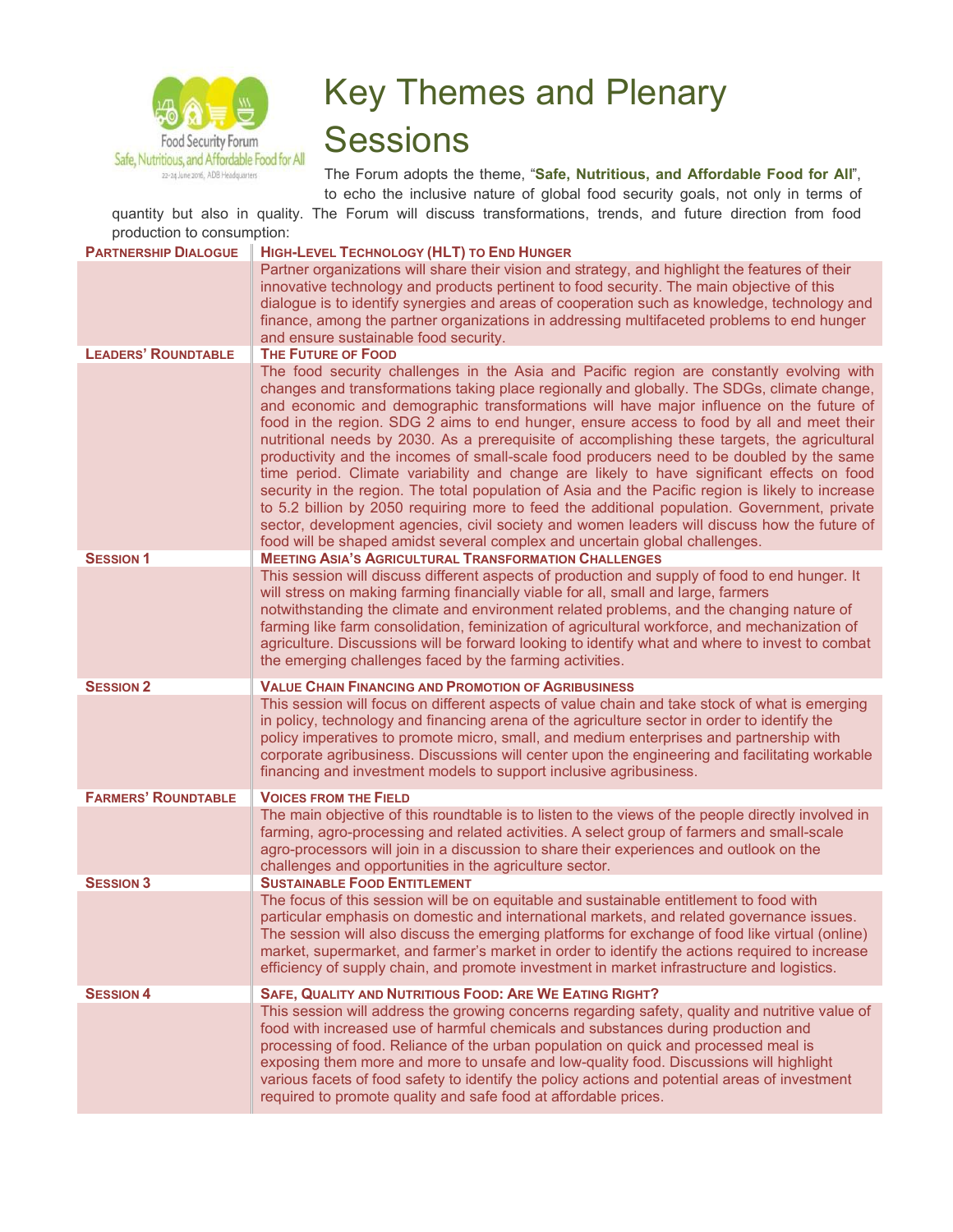# Forum Schedule

### **DAY 1: WEDNESDAY, 22 JUNE 2016**

| 14.00-17.30 | Partnership Dialogue: High-Level Technology to End Hunger                             |
|-------------|---------------------------------------------------------------------------------------|
| $14.00 -$   | Opening Remarks:                                                                      |
| 14.05       | Stephen P. Groff, Vice-President, Operations 2, ADB                                   |
| $14.05 -$   | <b>Stage-Setting Presentation:</b>                                                    |
| 14.15       | Mahfuz Ahmed, Technical Advisor, Rural Development and Food Security,                 |
|             | <b>ADB</b>                                                                            |
|             | Part A                                                                                |
|             | Chair:                                                                                |
|             | Stephen P. Groff, ADB                                                                 |
|             |                                                                                       |
| $14.15 -$   | <b>Cluster 1</b>                                                                      |
|             |                                                                                       |
| 14.55       | International Center for Agricultural Research in the Dry Areas (ICARDA)<br>$\bullet$ |
|             | International Food Policy Research Institute (IFPRI)<br>$\bullet$                     |
|             | International Maize and Wheat Improvement Center (CIMMYT)<br>$\bullet$                |
|             | International Potato Center (CIP)<br>$\bullet$                                        |
|             | International Rice Research Institute (IRRI)<br>$\bullet$                             |
|             |                                                                                       |
|             | World Vegetable Center (AVRDC)<br>$\bullet$                                           |
| $14.55 -$   | <b>Cluster 2</b>                                                                      |
| 15.35       | Asian Farmers' Association (AFA)<br>$\bullet$                                         |
|             | Centre for Agriculture and Bioscience International (CABI)<br>$\bullet$               |
|             | GrainPro, Inc.<br>$\bullet$                                                           |
|             | Murdoch University<br>$\bullet$                                                       |
|             | <b>WorldFish Center</b><br>$\bullet$                                                  |
|             |                                                                                       |
|             |                                                                                       |
| $15.35 -$   | <b>Break</b>                                                                          |
| 15.50       |                                                                                       |
|             | Part B                                                                                |
|             | Chair:                                                                                |
|             | Bambang Susantono, Vice-President, Knowledge Management and Sustainable Development,  |
|             | <b>ADB</b>                                                                            |
| $15.50 -$   |                                                                                       |
| 16.30       | <b>Cluster 3</b>                                                                      |
|             | Food and Agriculture Organization of the United Nations (FAO)<br>$\bullet$            |
|             | $\bullet$                                                                             |
|             | Global Agriculture and Food Security Program (GAFSP)                                  |
|             | International Fund for Agricultural Development (IFAD)<br>$\bullet$                   |
|             | Syngenta Foundation for Sustainable Agriculture                                       |
|             | World Food Programme (WFP)                                                            |
| $16.30 -$   | <b>Cluster 4</b>                                                                      |
| 17.10       | Deutsche Gesellschaft für Internationale Zusammenarbeit (GIZ)                         |
|             | Government of Australia                                                               |
|             |                                                                                       |
|             | Japan International Cooperation Agency (JICA)                                         |
|             | United States Agency for International Development (USAID)                            |
| $17.10 -$   | <b>Closing Remarks:</b>                                                               |
| 17.30       | Bambang Susantono, Vice-President, Knowledge Management and Sustainable               |
|             | Development, ADB                                                                      |
| 17.30-19.30 | <b>Participant Registration</b>                                                       |
|             | <b>Cocktail Reception for Forum Participants</b><br><b>ADB Auditorium</b>             |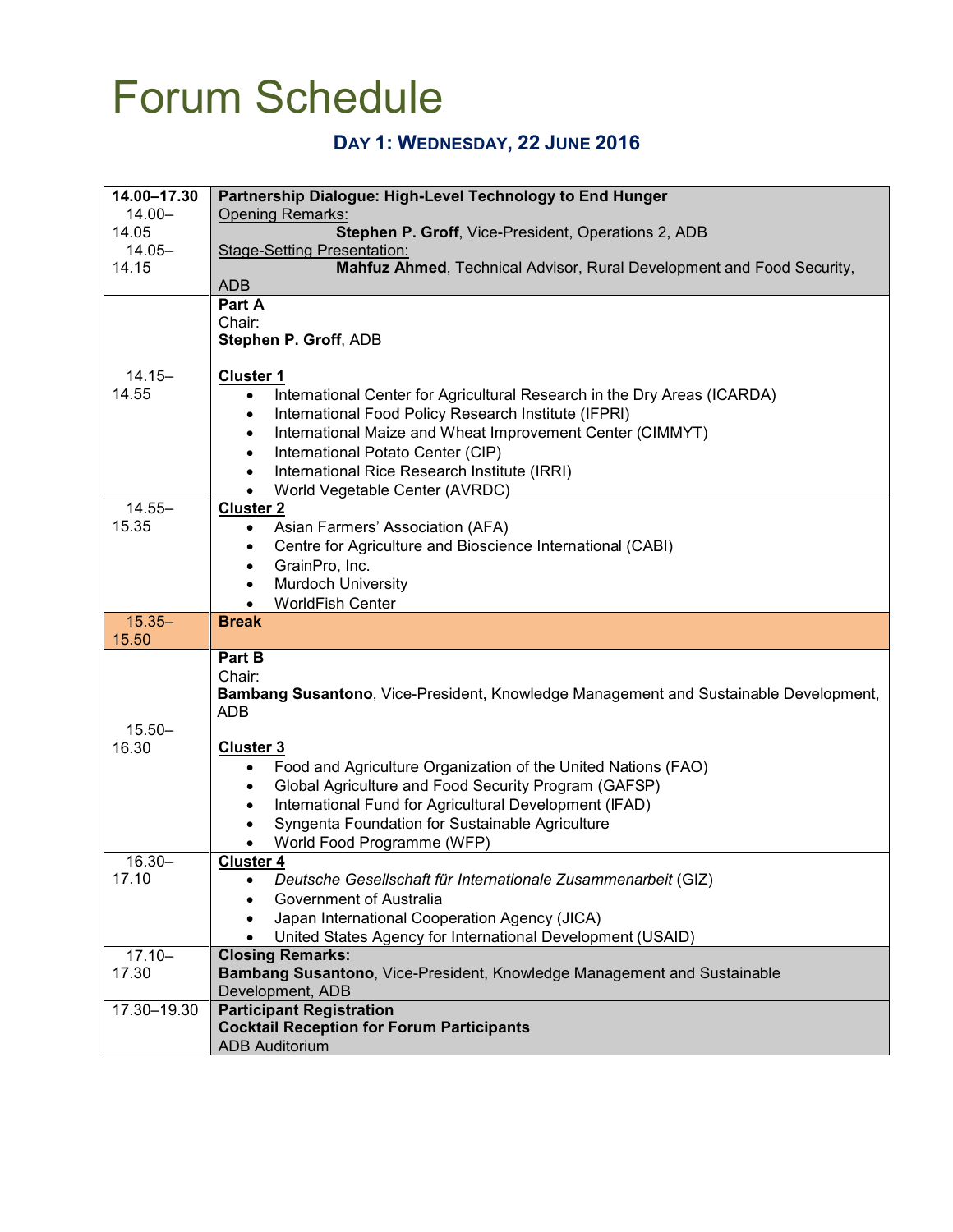# $\frac{1}{2}$  **POPUM**  $\frac{1}{2}$  **DAY 2: THURSDAY**, 23

#### **JUNE 2016**

| $08.00 -$<br>09.00 | <b>Participant Registration</b>                                                                                                                                                                                                                                                                                                                                                                                                                                                                                                                                                                                                                                                                                                                                                    |
|--------------------|------------------------------------------------------------------------------------------------------------------------------------------------------------------------------------------------------------------------------------------------------------------------------------------------------------------------------------------------------------------------------------------------------------------------------------------------------------------------------------------------------------------------------------------------------------------------------------------------------------------------------------------------------------------------------------------------------------------------------------------------------------------------------------|
| $09.00 -$<br>09.10 | Introduction of the Forum: Mahfuz Ahmed, Technical Advisor, Rural Development and Food Security,<br><b>ADB</b>                                                                                                                                                                                                                                                                                                                                                                                                                                                                                                                                                                                                                                                                     |
| $09.10 -$<br>10.10 | Leaders' Roundtable: The Future of Food: Panel 1<br>Moderator: Farhana Haque Rahman, Director, General, Inter Press Service<br>Panelists: Takehiko Nakao, President, ADB<br>Sikandar Hayat Khan Bosan, Federal Minister, National Food Security and Research,                                                                                                                                                                                                                                                                                                                                                                                                                                                                                                                      |
|                    | Pakistan<br>Musdhalifa Machmud, Deputy Minister, Coordinating Ministry for Economic Affairs, Indonesia<br>Kundhavi Kadiresan, ADG and Regional Representative for Asia and the Pacific, FAO<br>Phouang Parisak Pravongviengkham, Vice Minister, Ministry of Agriculture and Forestry,<br>Lao PDR                                                                                                                                                                                                                                                                                                                                                                                                                                                                                   |
| $10.15 -$<br>10.30 | Sunny Verghese, C0-Founder and Group CEO, Olam International Ltd., Singapore<br>Opening of the Techno Show: Takehiko Nakao, President, ADB                                                                                                                                                                                                                                                                                                                                                                                                                                                                                                                                                                                                                                         |
| $10.30 -$<br>10.50 | <b>Photo Session</b>                                                                                                                                                                                                                                                                                                                                                                                                                                                                                                                                                                                                                                                                                                                                                               |
| $10.50 -$<br>11.00 | <b>Break</b>                                                                                                                                                                                                                                                                                                                                                                                                                                                                                                                                                                                                                                                                                                                                                                       |
| $11.00 -$<br>12.00 | Leaders' Roundtable: The Future of Food: Panel 2<br>Moderator: Farhana Haque Rahman<br>Panelists:<br>Uttam Kumar Bhattarai, Secretary, Ministry of Agriculture, Nepal<br>Rob Bertram, Chief Scientist, Bureau for Food Security, USAID<br>Erkinbek Choduev, Deputy Minister, Ministry of Agriculture, Kyrgyzstan<br>Tin Htut, Permanent Secretary, Ministry of Agriculture, Livestock and Irrigation, Myanmar<br>Susumu Ito, Chief Representative, JICA Philippines<br>David Kaatrud, Director, Asia and the Pacific, WFP<br>Hoonae Kim, Director, Asia and the Pacific, IFAD<br>Matthew Morell, Director General, IRRI<br>Ma. Estrella Penunia, Secretary General, AFA<br>Feng Yong, Deputy Director, Foreign Economic Cooperation Center, Ministry of Agriculture,<br><b>PRC</b> |
| $12.00 -$<br>13.00 | Lunch                                                                                                                                                                                                                                                                                                                                                                                                                                                                                                                                                                                                                                                                                                                                                                              |
| $13.10 -$<br>15.00 | Session 1: Meeting Asia's Agricultural Transformation Challenges<br>Chair: Deborah Stokes, Vice-President, Administration and Corporate Management, ADB<br>Key Issues: Shrinking agricultural labor and rising wage; mechanization of agriculture and farm<br>consolidation; feminization of agricultural workforce and its implications; climate change and extreme<br>weather conditions; efficient resource management (water, land, forests and coastal areas).<br>Keynote speaker: Jikun Huang, Professor, Peking University, PRC<br>Fabrizio Bresciani, Lead Regional Economist, IFAD<br>Panelists:<br>David Dawe, Senior Economist, Regional Office for Asia and the Pacific, FAO<br>Mark W. Rosegrant, Director, IFPRI                                                     |
|                    | Mahmoud El Solh, Director General, ICARDA<br>Sonomi Tanaka, Technical Advisor, Gender Equity Thematic Group, ADB<br>Qingfeng Zhang, Director, Environment, Natural Resources, and Agriculture, ADB                                                                                                                                                                                                                                                                                                                                                                                                                                                                                                                                                                                 |
| $15.00 -$<br>15.15 | <b>Break</b>                                                                                                                                                                                                                                                                                                                                                                                                                                                                                                                                                                                                                                                                                                                                                                       |
| $15.15 -$<br>17.15 | Session 2: Value Chain Financing and Promotion of Agribusiness<br>Chair: Diwakar Gupta, Vice-President, Private Sector and Cofinancing Operations, ADB<br>Key issues: Innovative financing instruments; post-harvest loss reduction; de-risking private financing and<br>promoting inclusive business; collaboration between micro, small, and medium agri-enterprises and<br>corporations; value addition and promotion of agro-processing; role of governments.                                                                                                                                                                                                                                                                                                                  |
|                    | Keynote speaker: Sunny Verghese, C0-Founder and Group CEO, Olam International, Ltd., Singapore<br>Panelists:<br>Adolfo Brizzi, Director, Policy and Technical Advisory Division, IFAD<br>Bruno Carrasco, Director, Public Management, Financial Sector and Trade, ADB                                                                                                                                                                                                                                                                                                                                                                                                                                                                                                              |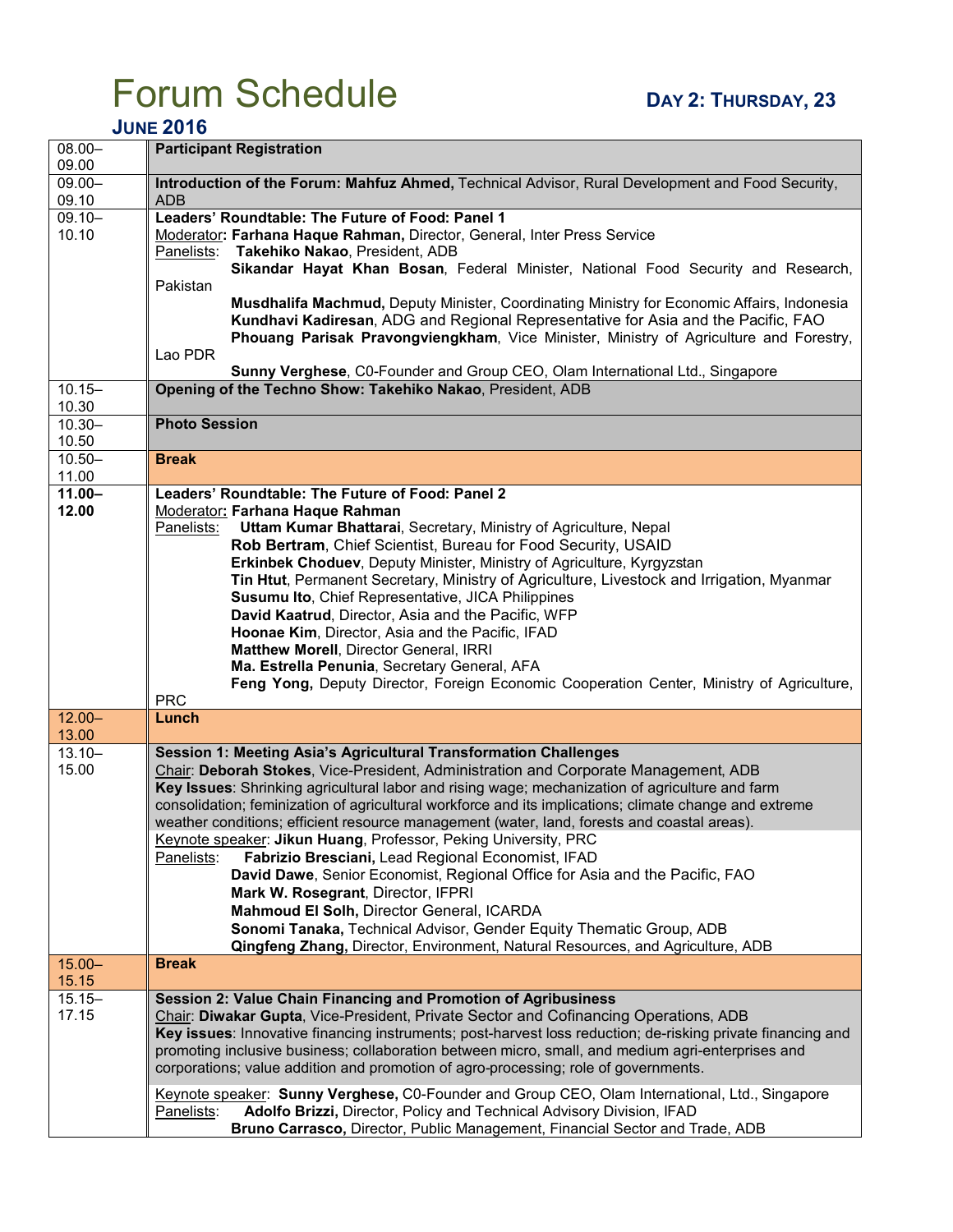|           | <b>Martin Lemoine, Agribusiness Investment Unit Head, ADB</b>                      |
|-----------|------------------------------------------------------------------------------------|
|           | Fiona Lynn, Director, Agricultural Productivity and Food Security, DFAT, Australia |
|           | Abdul Awal Mintoo, Co-Founder, Lal Teer Seed Ltd., Bangladesh                      |
|           | Iftikhar Mostafa, Senior Agriculture Economist, GAFSP/World Bank                   |
| $17.15 -$ | <b>Synthesis of Day 2 Activities and Sessions:</b>                                 |
| 17.30     | Takashi Matsuo, Director, Environment, Natural Resources and Agriculture, ADB      |